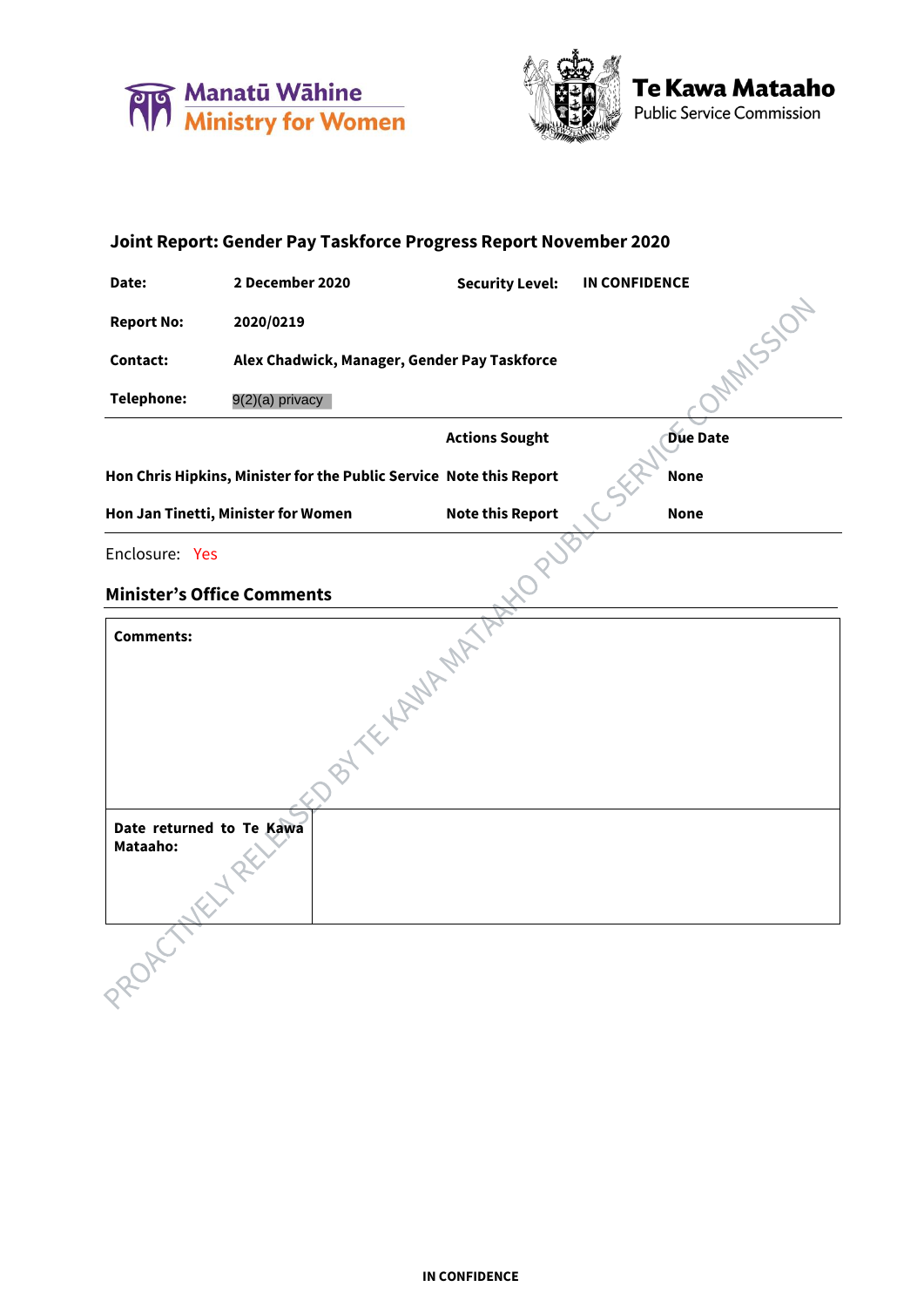## **Executive Summary**

Gender Pay Gap Work Programme

- 32 agencies have published their action plans and we have been advised that the final remaining agency is expected to publish shortly.
- We continue to support and engage with the 11 agencies working to meet the equal pay milestone by the end of this year.
- In October we released the Remuneration Guidance, the last piece of guidance developed in collaboration with the Gender Pay Principles Working Group.
- In November we held four workshops for agency and union representatives covering our Remuneration and Career Progression, Breaks and Leave guidance to support agencies to reduce gender bias and discrimination in remuneration systems and human resource practices.
- Te Kawa Mataaho Public Service Commission (the Commission) will release the 2020 Public Service Workforce data report shortly. The report includes gender information, such as the public service gender pay gap, the proportion of senior leadership roles help by women and the average salaries of European, Māori, Pacific and Asian men and women, and agency-level gender pay gaps.

Pay Equity Work Programme

- Delegation instruments, which delegate the Commissioner's functions and powers to Public Service chief executives and to the Secretary for Education on pay equity claims and collective agreements in the Public Service and in the Education Service, have been issued to Public Service chief executives and to the Secretary of Education respectively.
- Eight pay equity claims were raised in the Education Sector immediately after the amendments to the Equal Pay Act came into force on 6 November 2020. Two of these claims cover broad scope of work and span workforces employed in the State sector and Funded sector.
- Progress continues on other State sector pay equity claims and further details are provided in this Report.
- In November the Taskforce ran two Pay Equity education session which were very well attended from a wide range of practitioners from the Public service and the State sector. The sessions were in response to the growing interest in pay equity, particularly as the number of new claims is increasing.
- Our new and revised pay equity tools and resources have been published on our webpage: www.publicservice.govt.nz/our-work/the-gender-pay-gap-and-pay-equity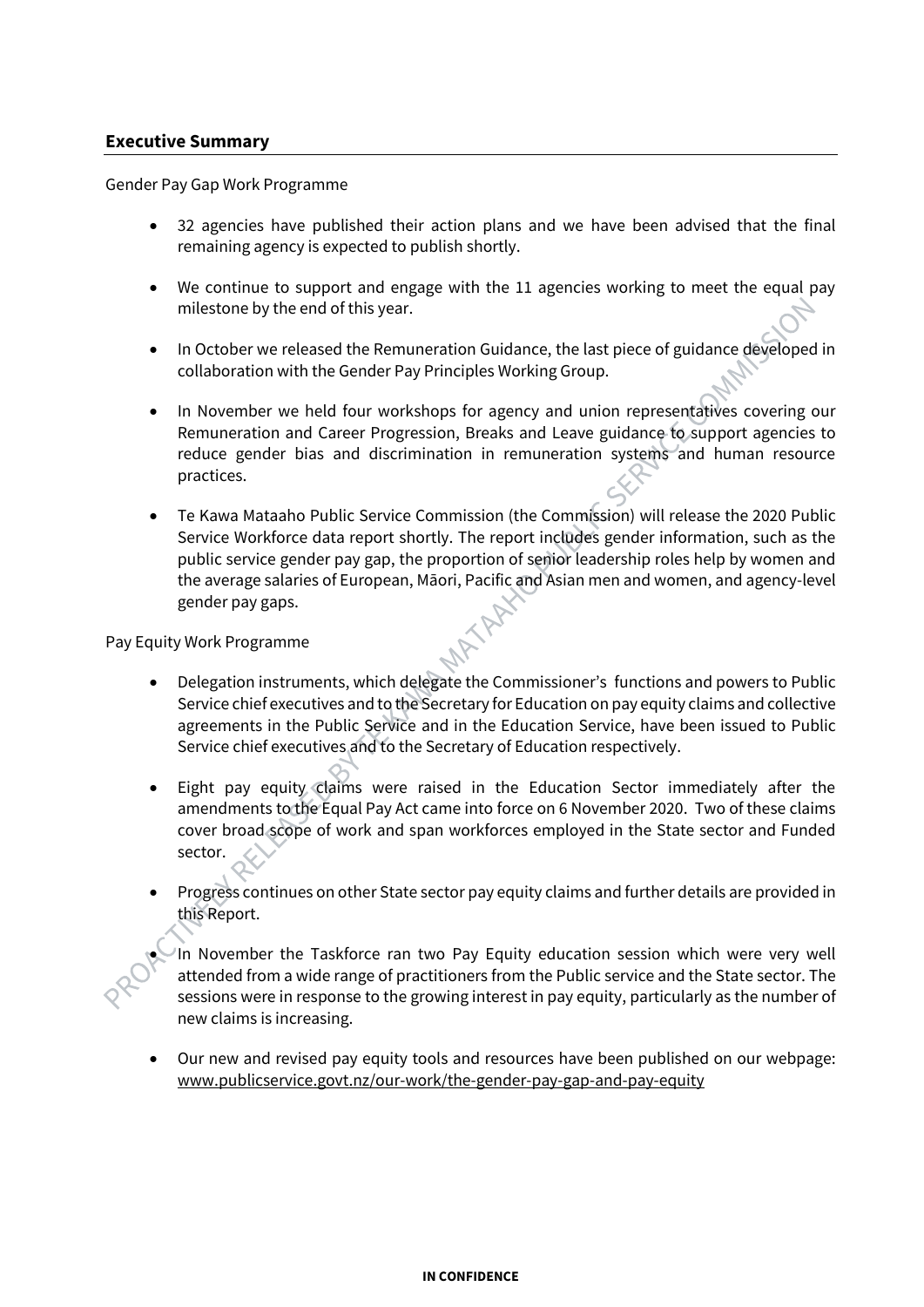## **Recommended Action**

We recommend that you:

- a **note** the progress being made by the Gender Pay Taskforce
- b **agree** that Te Kawa Mataaho releases this briefing once it has been considered by you, with matters under active consideration withheld under section 9(2)(f)(iv) of the Official Information Act (OIA), including the attached Appendix One, and information related to pay equity in the Executive Summary and paragraphs 14 to 38 under section 9(2)(j) of the OIA, to enable agencies to carry on without prejudice or Executive Summary and paragraphs 14 to 38 under section 9(2)(j) of the OIA, to enable agencies to carry on without prejudice or disadvantage negotiations.

Agree disagree.

*Agree/disagree. Agree/disagree.*

Hon Chris Hipkins PROPOTATELY RELEASED BY TELLAMP MATARING

Hon Jan Tinetti **Minister for Women**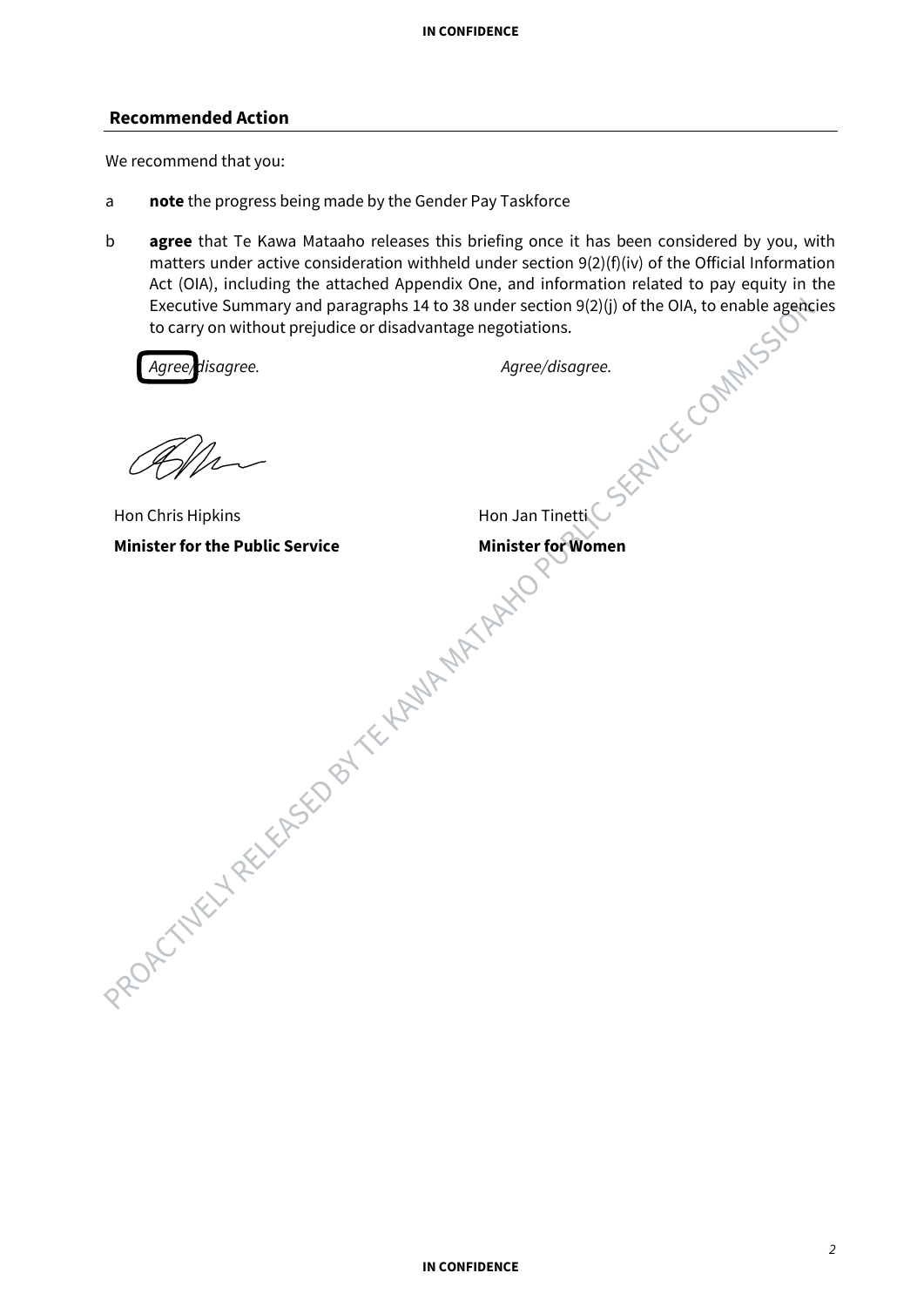## **Joint Report: Gender Pay Taskforce Progress Report November 2020**

## **Purpose of Report**

- 1 This is the twenty-third monthly report on the progress of the Gender Pay Gap (GPG) Action Plan (Action Plan) and Pay Equity in the State sector work programme.
- 2 A dashboard outlining progress against each of the Action Plan milestones is attached as Appendix One.

## **Public Service Gender Pay Gap Action Plans**

2020 Agency GPG Action Plans

- 3 All public service agencies have submitted individual GPG action plans. Thirty-two agencies have published their plans on their external websites, and we are working with the final remaining agency who is expected to publish shortly. Links to the published plans are available on the Ministry for Women website.
- 4 We are finalising the design of a survey we will run in February 2021 to ask agencies if they have met the milestones in the Action Plan.

## Equal pay milestone

5 We have focussed our recent support on the agencies working towards the milestone for whom the work is most complex, and who have other significant related work underway, such as remuneration system changes. A number of these agencies secured additional expertise to help with the analytical stages of their equal pay work, which are advancing. The Deputy Public Service Commissioner and Assistant Commissioners continue to facilitate our communication about the equal pay milestone with Chief Executives in these agencies. 9(2)(f)(iv) confidentiality of advice

Guidance on removing bias from remuneration systems and policies

- 6 On 15 October we published the remuneration guidance after its signoff by the Gender Pay Principles Working Group on 7 October. This is the last in a set of three pieces of guidance to support agencies to meet the bias milestone – the others being on recruitment and on career progression, breaks and leave.
- 7 Together with the PSA, we held four workshops in November to support both the guidance on remuneration, and on career progression, breaks and leave. Approximately 100 agency and union representatives attended these workshops.

## 2020 Public Service Workforce Data Release

- 8 The Commission will release the 2020 Public Service Workforce data report shortly. The report includes gender information which was released in September, i.e. the public service gender pay gap and the proportion of senior leadership roles help by women; as well as new information, including the average salaries of European, Māori, Pacific and Asian men and women, and agency-level gender pay gaps.
- 9 The Taskforce has provided agencies with a tip sheet to support them in the event of any media enquiries about their progress on gender issues.
- 10 Closer to the release date we will provide you with a briefing on the gender aspects of the release, including, and some key messages and Q&As for any communications purposes.

### **IN CONFIDENCE**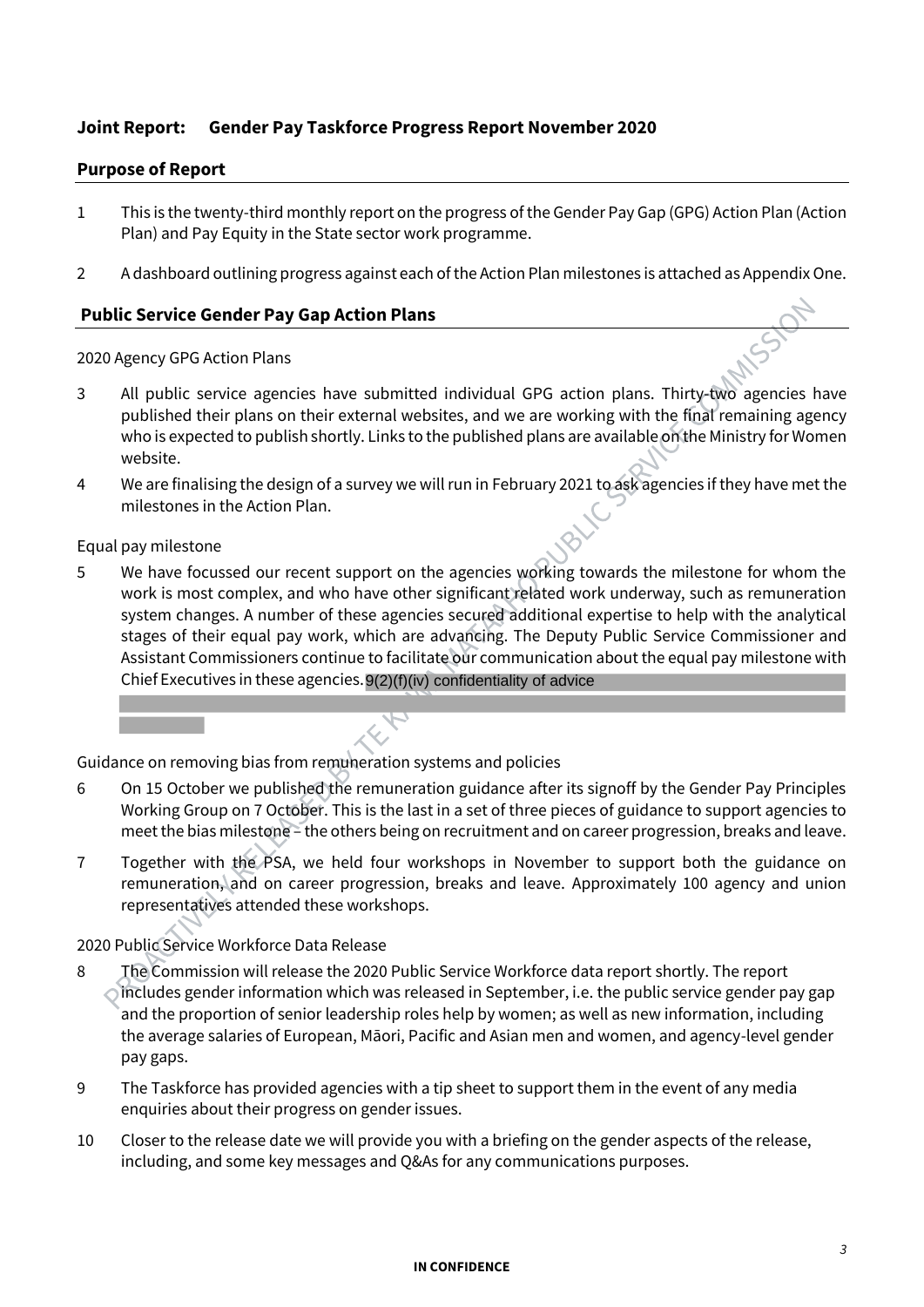Final Gender Pay Principles Meeting 7 October

- 11 The final Gender Pay Principles Working Group (the Working Group) meeting was held on 7 October. At this meeting the Working Group:
	- formally accepted the suite of guidance developed in collaboration with the Taskforce
	- agreed that the work of the Working Group was completed
	- agreed that future oversight of the Gender Pay Principles (the Principles) would be undertaken through the Te Kawa Mataaho / CTU regular forums.
- 12 Formal closing statements by Secretary for Women, Renee Graham, and National Secretary, Public Service Association, Erin Polaczuk, acknowledged the Working Group's achievements but also that there is much more to do in order to realise the Principles' aim of eliminating gender-based inequality. The meeting had a very positive tone, and all parties committed to furthering implementation of the Principles.
- 13 We will develop a proposal for Te Kawa Mataaho/CTU forum on how to conduct the first scheduled quarterly deep dive session on the Gender Pay Principles in February 2021.

## **Pay Equity Work Programme**

New delegation instruments

14 The Public Service Act 2020 provides a new role for the Public Service Commissioner (Commissioner) for pay equity claims in the Public Service, and the amended Equal Pay Act 1972 provides a new role for the Commissioner for claims in the Education Service (excluding tertiary education institutions). These roles are similar to the Commissioner's existing role to negotiate collective agreements in the Public Service. The Commissioner is responsible for dealing with pay equity claims as if the Commissioner were the employer and may delegate his/her functions and powers for claims to Public Service chief executives and to the Secretary for Education. Two delegation instruments which delegate the Commissioner's functions and powers for both pay equity claims and collective agreements has been issued to Public Service chief executives and to the Secretary for Education.

## **State sector pay equity claims**

Public Sector Administrative and Clerical Work claim (PSA) and Customer Service Officers claim (PSA)



#### 17 9(2)(f)(iv) confidentiality of advice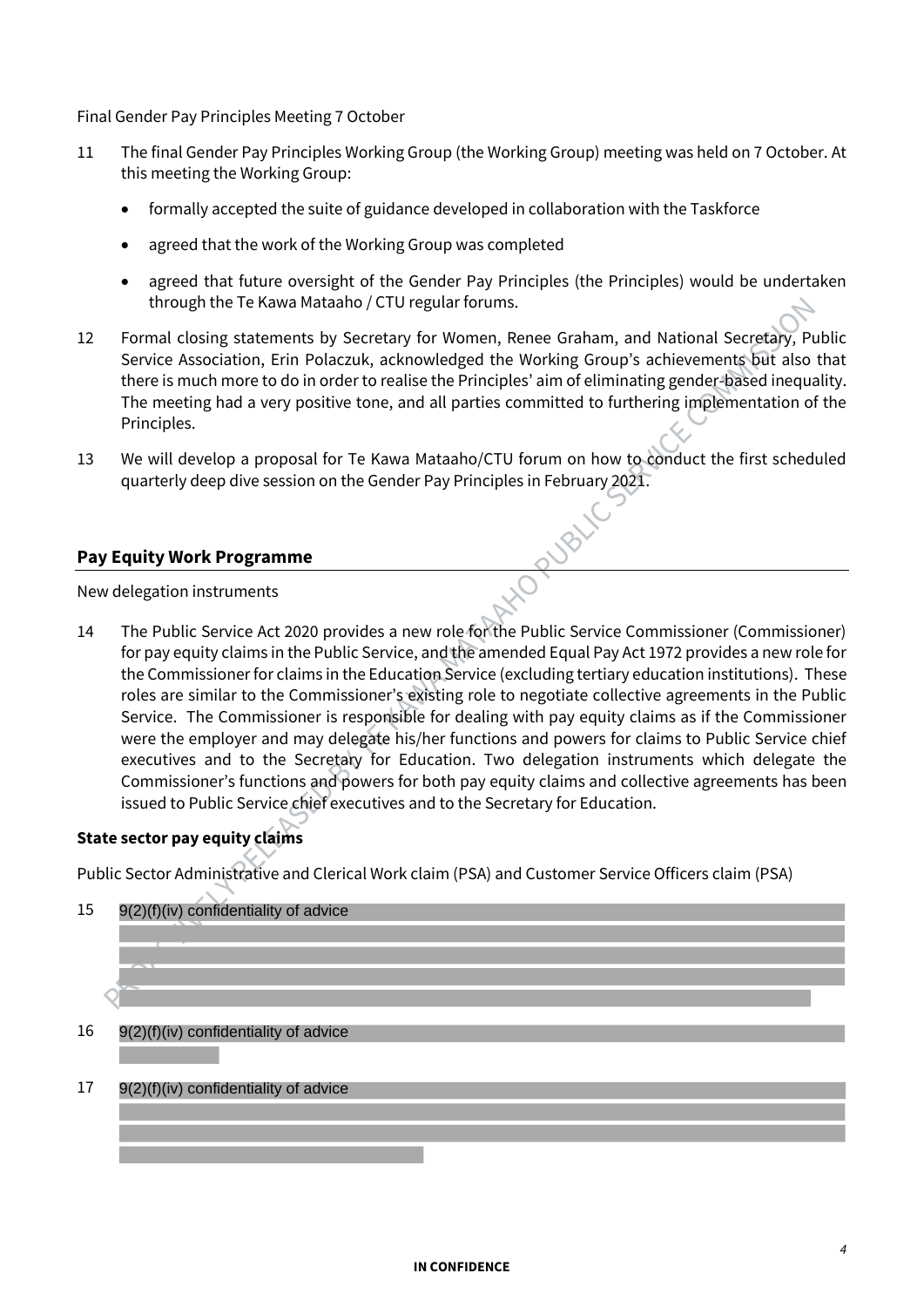18 9(2)(f)(iv) confidentiality of advice 9(2)(f)(iv) confidentiality of advice 19 20 9(2)(f)(iv) confidentiality of advice **MARSSON** Administration Support Workers (New Zealand Education Institute Te Riu Roa (NZEI)) 21 9(2)(f)(iv) confidentiality of advice  $\overline{\mathcal{L}}$ 22 9(2)(f)(iv) confidentiality of advice  $\Im$ 23 9(2)(f)(iv) confidentiality of advice S **MATA** 24 9(2)(f)(iv) confidentiality of advice Kaiārahi i te Reo in schools (NZEI) 25 9(2)(f)(iv) confidentiality of advice . 26 9(2)(f)(iv) confidentiality of advice DHB Nurses and Midwives (MERAS, NZNO, PSA) 27 9(2)(f)(iv) confidentiality of advice 28 9(2)(f)(iv) confidentiality of advice 29 9(2)(f)(iv) confidentiality of advice DHB Administrative and Clerical (PSA) 30 9(2)(f)(iv) confidentiality of advice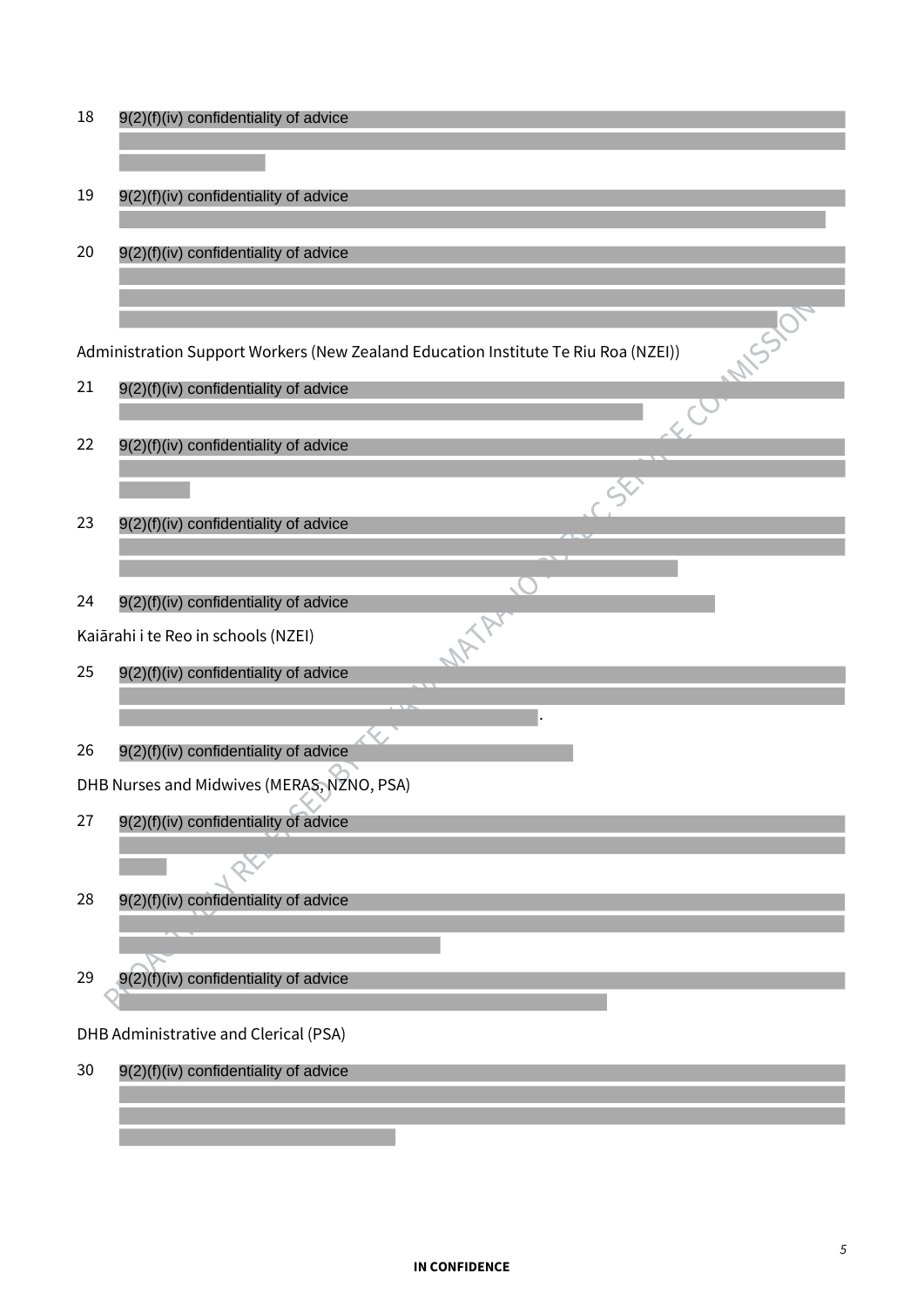| 31 | 9(2)(f)(iv) confidentiality of advice                   |  |
|----|---------------------------------------------------------|--|
|    | 9(2)(f)(iv) confidentiality of advice                   |  |
|    | 9(2)(f)(iv) confidentiality of advice                   |  |
|    |                                                         |  |
|    | 9(2)(f)(iv) confidentiality of advice                   |  |
|    |                                                         |  |
|    |                                                         |  |
| 32 | 9(2)(f)(iv) confidentiality of advice                   |  |
|    |                                                         |  |
|    |                                                         |  |
|    |                                                         |  |
|    | System-level support for pay equity claims              |  |
| 33 | 9(2)(f)(iv) confidentiality of advice                   |  |
|    |                                                         |  |
| 34 | $\sim$                                                  |  |
|    | 9(2)(f)(iv) confidentiality of advice                   |  |
|    |                                                         |  |
|    |                                                         |  |
| 35 | 9(2)(f)(iv) confidentiality of advice                   |  |
|    |                                                         |  |
|    |                                                         |  |
| 36 | 9(2)(f)(iv) confidentiality of advice                   |  |
|    |                                                         |  |
|    | Tri-partite oversight of State sector pay equity claims |  |
| 37 | 9(2)(f)(iv) confidentiality of advice                   |  |
|    |                                                         |  |
| 38 | 9(2)(f)(iv) confidentiality of advice                   |  |
|    |                                                         |  |

## **IN CONFIDENCE**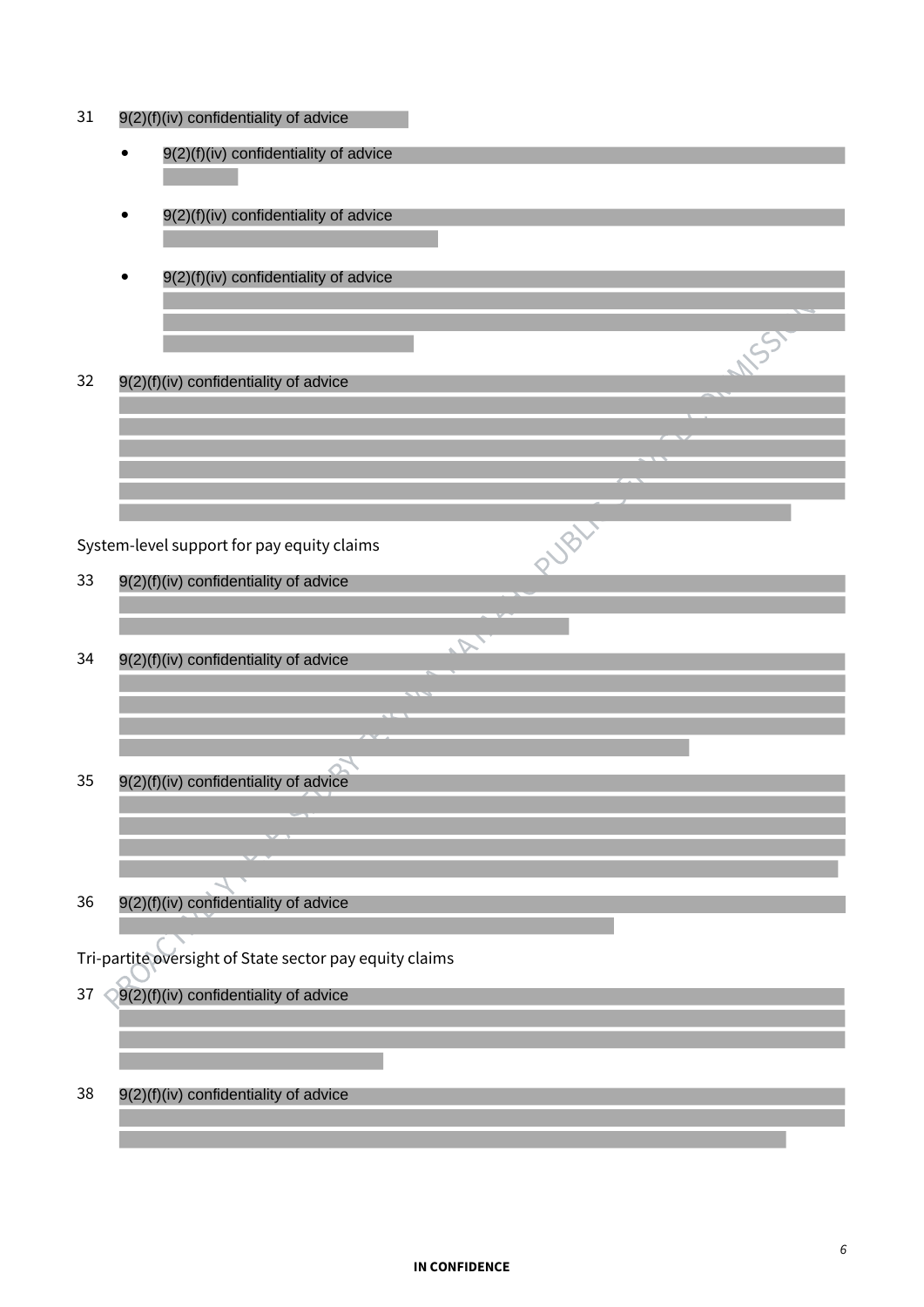# Upcoming Events

| Date | <b>Details</b> | Location |
|------|----------------|----------|
|      |                |          |